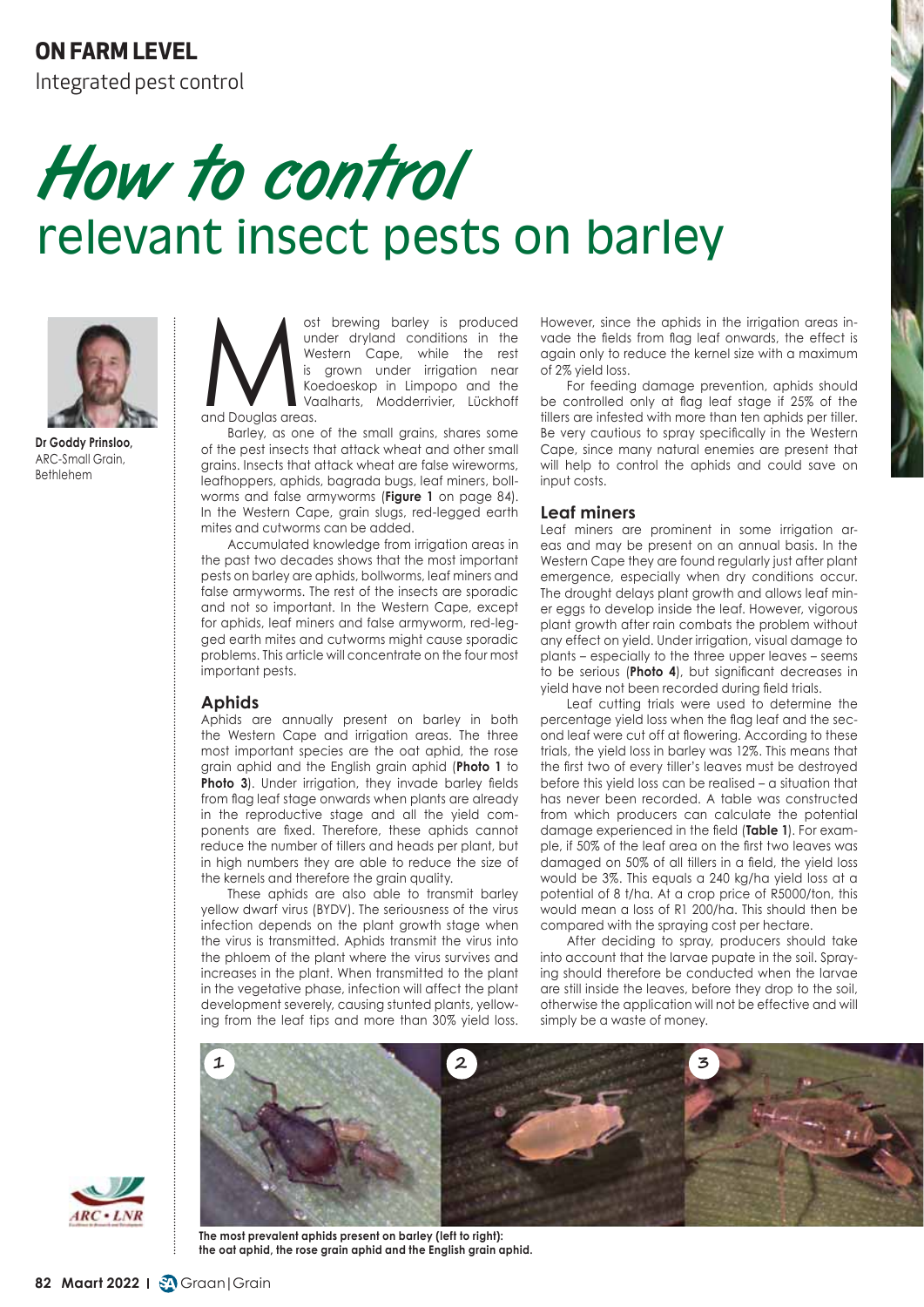

**Heavy leaf miner-infested plants.**

#### **Bollworm**

In some seasons bollworm can be a serious problem. Larvae smaller than 10 mm are the most damaging, as they burrow through the seeds (**Photo 5**). This size is not easily observed and producers should therefore intensely scout for them during grain filling. When four to six larvae are found per square meter, producers should spray to prevent economic yield loss. Monitoring moth flight activity with pheromones by using bucket-funnel traps, may help to warn of their presence beforehand.

#### **False armyworm**

False armyworm activity occurs throughout the year (**Graph 1** on page 84), but varies between the different production areas. The female moths are attracted to lay their eggs by the smell of fermenting, rotten grass, a condition present in the last two or three weeks before harvesting. Barley plants at this stage are soft and vulnerable and the larvae easily cut off the heads and feed on the grain itself. First signs of their presence are typical feeding symptoms on the leaves; they feed from the edges of the leaves inward (**Photo 7** on page 84). Larvae (**Photo 6** on page 84) mostly feed during the night, while during the day they keep to the soil surface underneath plant material. The last three weeks before harvesting are the most critical time.

In the Western Cape, high moth activity is present between week 11 and week 28 (mid-March to mid-July). This includes sowing time in this area (Graph 1) and larvae act the same way as cutworm by cutting or damaging the  $\odot$ 



### **1 POTENTIAL YIELD LOSS DUE TO DAMAGE BY LEAF MINER LARVAE.**

| PERCENTAGE BARLEY LEAF AREA DAMAGE (FLAG AND SECOND LEAF) |      |      |      |      |      |        |      |      |       |       |
|-----------------------------------------------------------|------|------|------|------|------|--------|------|------|-------|-------|
| % INFESTED TILLERS/FIELD                                  | 10%  | 20%  | 30%  | 40%  | 50%  | $60\%$ | 70%  | 80%  | 90%   | 100%  |
| 10                                                        | 0.12 | 0.24 | 0.36 | 0.48 | 0.60 | 0.72   | 0.84 | 0.96 | 1.08  | 1,20  |
| 20                                                        | 0.24 | 0.48 | 0.72 | 0,96 | 1.20 | 1.44   | 1,68 | 1,92 | 2,16  | 2.40  |
| 30                                                        | 0.36 | 0.72 | 1.08 | 1.44 | 1.80 | 2,16   | 2,52 | 2.88 | 3.24  | 3.60  |
| 40                                                        | 0.48 | 0.96 | .44  | 1.92 | 2,40 | 2,88   | 3,36 | 3.84 | 4,32  | 4,80  |
| 50                                                        | 0.60 | 1.20 | 1,80 | 2,40 | 3.00 | 3.60   | 4.20 | 4,80 | 5.40  | 6.00  |
| 60                                                        | 0.72 | 1,44 | 2.16 | 2.88 | 3.60 | 4,32   | 5.04 | 5.76 | 6,48  | 7.20  |
| 70                                                        | 0.84 | 1,68 | 2.52 | 3.36 | 4.20 | 5.04   | 5,88 | 6,72 | 7.56  | 8,40  |
| 80                                                        | 0.96 | 1.92 | 2.88 | 3,84 | 4,80 | 5.76   | 6.72 | 7.68 | 8.64  | 9.60  |
| 90                                                        | 1.08 | 2.16 | 3.24 | 4.32 | 5.40 | 6.48   | 7.56 | 8.64 | 9.72  | 10,80 |
| 100                                                       | .20  | 2.40 | 3.60 | 4,80 | 6.00 | 7.20   | 8,40 | 9.60 | 10,80 | 12.00 |

**Bollworm larvae burrowing into a wheat seed.**